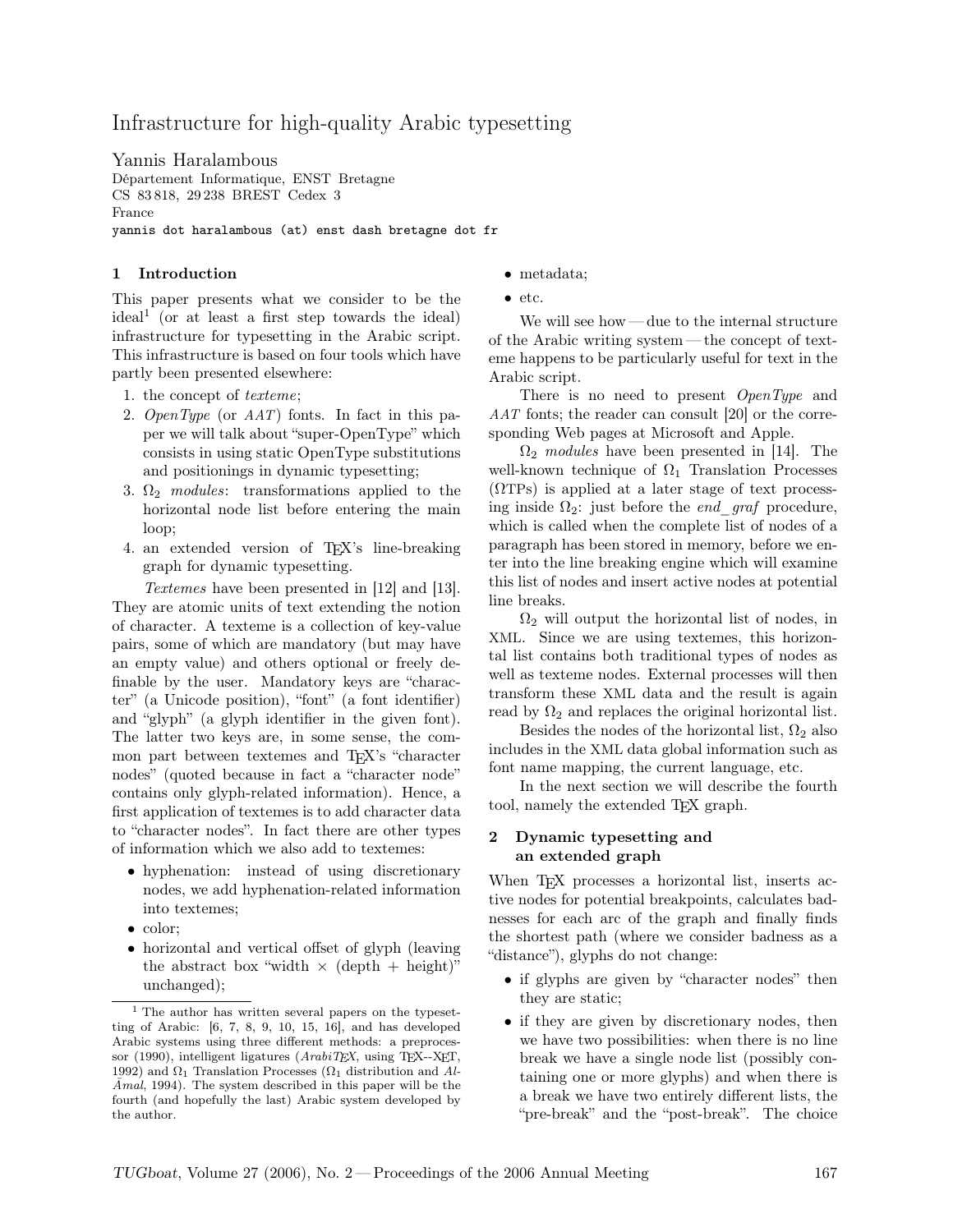depends entirely on the fact whether we break or not;

• if they are given by ligature nodes, once again we have two possibilities: when the ligature is not broken then we have a single static glyph. When the ligature is broken we return to "characters" (or at least to something which is a bit closer to the concept of character, even though it is not exactly a character) and apply the main loop again to the two parts (before and after the break), which sometimes results in new ligatures. But once again each node list obtained that way is unique.

In all three cases glyphs either do not change or their change depends only on a line break close to them.

Dynamic typesetting is a method of typesetting where glyphs can change during the process of line breaking, for reasons which may depend on macrotypographic properties such as justification of the line or of the entire paragraph, or more global phenomena like glyphs on subsequent lines touching each other or to avoid rivers, etc.

Dynamic typography was applied by Gutenberg in his Bibles. He was systematically applying ligatures to optimize justification on the line level. It is very useful for writing systems using words but not allowing hyphenation, like Hebrew (where some letters have large versions without semantic overload, these letters have been used mostly at the end of lines, when printers realized that they are facing justification problems) or Arabic.

To perform dynamic typesetting with  $\Omega_2$  we are extending the graph of badnesses so that we can have many arcs between two given nodes, each one corresponding to a given width ("width" in the sense of glue, that is a triple — ideal width, maximal stretch, maximal shrink) and to its badness.

Using an extended graph means applying the same principle of optimized typesetting on the paragraph level to paragraphs where glyphs (or glyph groups) have alternative forms (in the case of groups we call them "ligatures"). Performing the calculation of shortest path on such a graph means that the solution will be the best possible paragraph, chosen among all possible combinations of alternate forms of glyphs.

Alas, such a calculation can explode combinatorially. Imagine a paragraph of ten lines, each containing 60 glyphs, that is 600 glyphs in total. Imagine each glyph having two variant forms, that is a total of three choices for each glyph. No ligatures. That would already make  $3^{600} \approx 1.87 \cdot 10^{286}$  possible combinations of glyphs, enough for running  $\Omega_2$  until the next big bang and beyond, for only ten lines of text . . . a perspective which would delight Douglas Adams if he was still with us.

This is why dynamic typesetting requires a strategy. Even if choices of glyph variants are mutually independent, one has to define rules to limit the number of glyph combinations.

For example, a realistic strategy could be the following:

- 1. classify glyphs into  $N$  width classes (the higher N the finer the result will be, but the more calculations we will have to do);
- 2. whenever we have to choose between glyphs in the same class, make a single choice, in a random manner;
- 3. if we have many choices for which the sum of the widths of classes is relatively constant, choose a single one, randomly.

In other words, we restrict the number of choices to those that give us different widths on the word level. Whenever we have different glyph combinations producing the same global width, we use a random generator to choose a single combination. This strategy is useful when there is no semantic overload. One can imagine refined versions where the combination chosen is not entirely random but is based on more-or-less strict criteria (for example: use ligatures preferably at the end of words, or do not use specific variants in the same word, etc.).

The strategy we have described is based solely on width criteria. But when many different glyph versions are designed the chances that some of them are in conflict (for example, may touch each other) heavily increases. Due again to combinatorial reasons, we can't expect the font designer to anticipate all possible conflicts between glyphs. We need a tool which will test each combination (for example, test whether glyphs are touching) and eventually add an additional penalty to the corresponding arc of the graph.

This tool can work on an interline level so that the calculation of global badness is more complex than just summing up the badnesses of individual arcs. The extended T<sub>E</sub>X graph used by  $\Omega_2$  will use binary arithmetic on flags to add additional badnesses to given path choices.

Up to now, very few fonts exist with extremely many variants (one of which is, for example, Zapfino which has ten different 'd' letters) and in the case of calligraphic fonts the document's author (who becomes a "calligrapher") will probably be more interested in (manually) choosing a beautiful combination of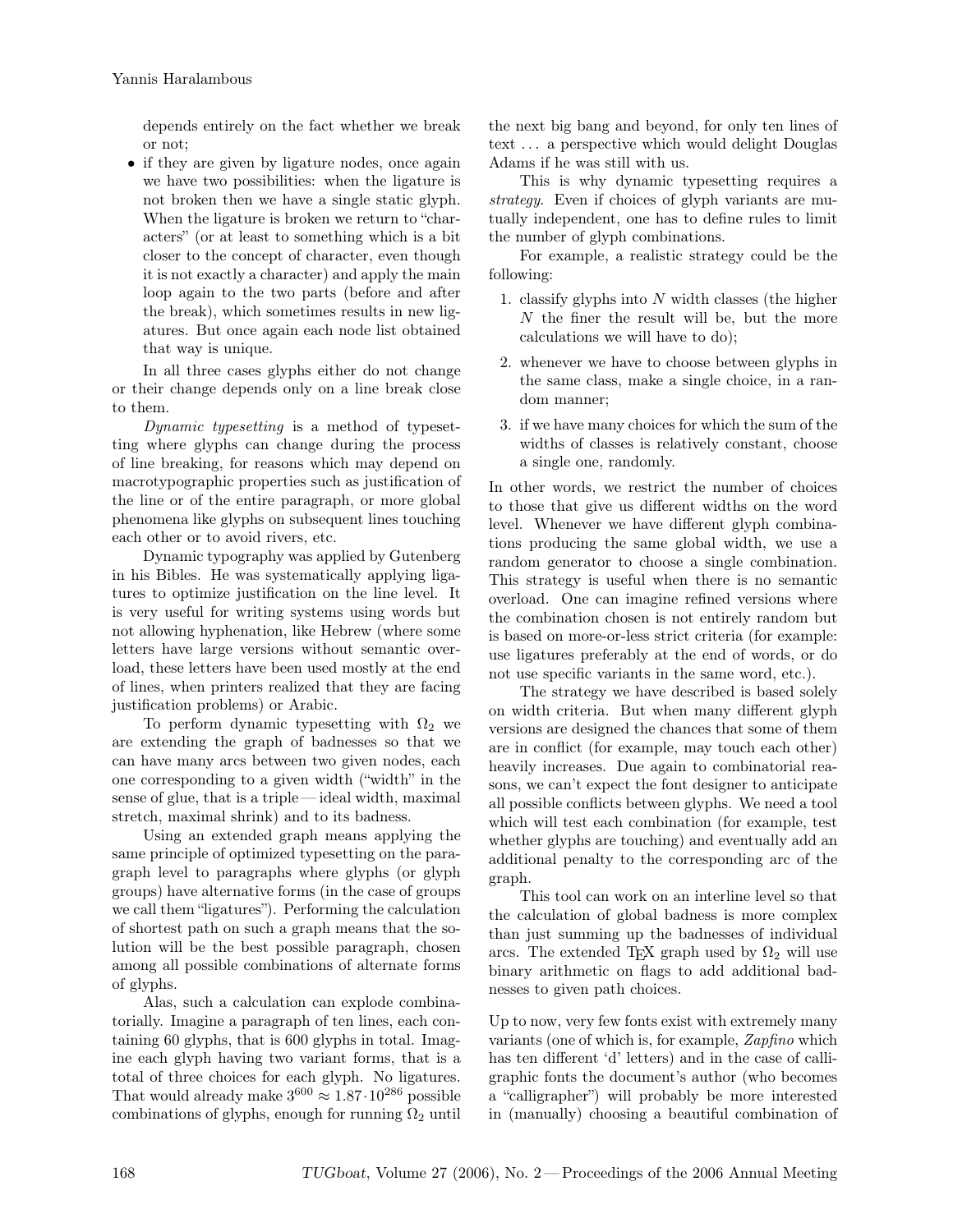glyphs than in having the absolutely best justification by leaving the choice of glyphs to the machine.

The case of Arabic is different: ligatures are much more common (especially in traditional writing styles) and calligraphers have a long tradition of using them in the frame of a justification-oriented strategy (see [3]). This is why the extended graph of TEX will prove especially useful for the Arabic script.

In the following we describe the infrastructure necessary for each step of Arabic text processing.

#### 3 Infrastructure for Arabic text processing

#### 3.1 Preliminaries: Dynamicity of Arabic script

Arabic text justification can be obtained by (in order of priority):

- using blank spaces of variable width (as in other scripts);
- enabling or disabling ligatures;
- choosing between alternative forms of glyphs;
- inserting "keshideh" connections between letters (in systems like [3] and [4] which can produce curvilinear connections; when the "keshideh" is simply a straight line segment, its esthetic value is very doubtful).

Article [3] mentions some additional justification methods (curvilinear baseline, typesetting the last words as interlinear annotations, etc.), which, in our humble opinion, are less suited for the visual paradigm of printed text and fall into the category of manuscript constructions.

#### 3.2 Preliminaries: Texteme properties

The Arabic script functions in such a way that a lot of information is unwritten and has to be known in advance by the reader:

• Some letters are systematically connected and hence can take up to four different forms according to their immediate context (in Urdu script we have up to nine contextual forms). The form of a glyph can be calculated by contextual analysis, but in some cases this calculation must be overridden: for example, as we see in fig. 1, an initial letter meem  $\rightarrow$  is used as an abbreviation for  $mou'annith$  هؤنث (= female). This contradicts contextual rules: that meem normally should be isolated. Unicode provides a solution for this case: to use a zero-WIDTH JOINER character just after the meem. We consider Unicode's solution to be particularly clumsy: a "character" is (according, once again, to Unicode) the "abstract representation



dictionary [1]. Notice on line 5 letter meem in initial form  $\clubsuit$  instead of isolated form  $\spadesuit$  which should normally be used since it is not followed by any other letter. The same happens with letter heh on line 11.

of a smallest component of written language" and this can hardly be said for the ZERO-WIDTH joiner as used here. Furthermore, when doing copy-and-paste operations one should be sure to copy that invisible character, otherwise the meem will change form. Instead,  $\Omega_2$  inserts Arabic contextual form inside the texteme, as a texteme property.

In operating systems there is a dedicated library (Uniscribe for Windows, Pango for Linux, ATSUI for Apple) which performs contextual analysis and then transmits the result to an OpenType font. This is why OpenType provides a property for each contextual form (init for initial, medi for medial, fina for final, isol for isolated). In our case, the texteme properties play the rôle of OpenType property activators.

• Short vowels, although not always written, can be very useful for NLP (Natural Language Processing) applications (indexing, automatic translation, summarizing, etc.). People like Ahmed Lakhdar Ghazal in proposing a simplification of the Arabic script ([10], [18]) consider nonetheless that vowels should always be explicitly written in Arabic, to avoid ambiguities.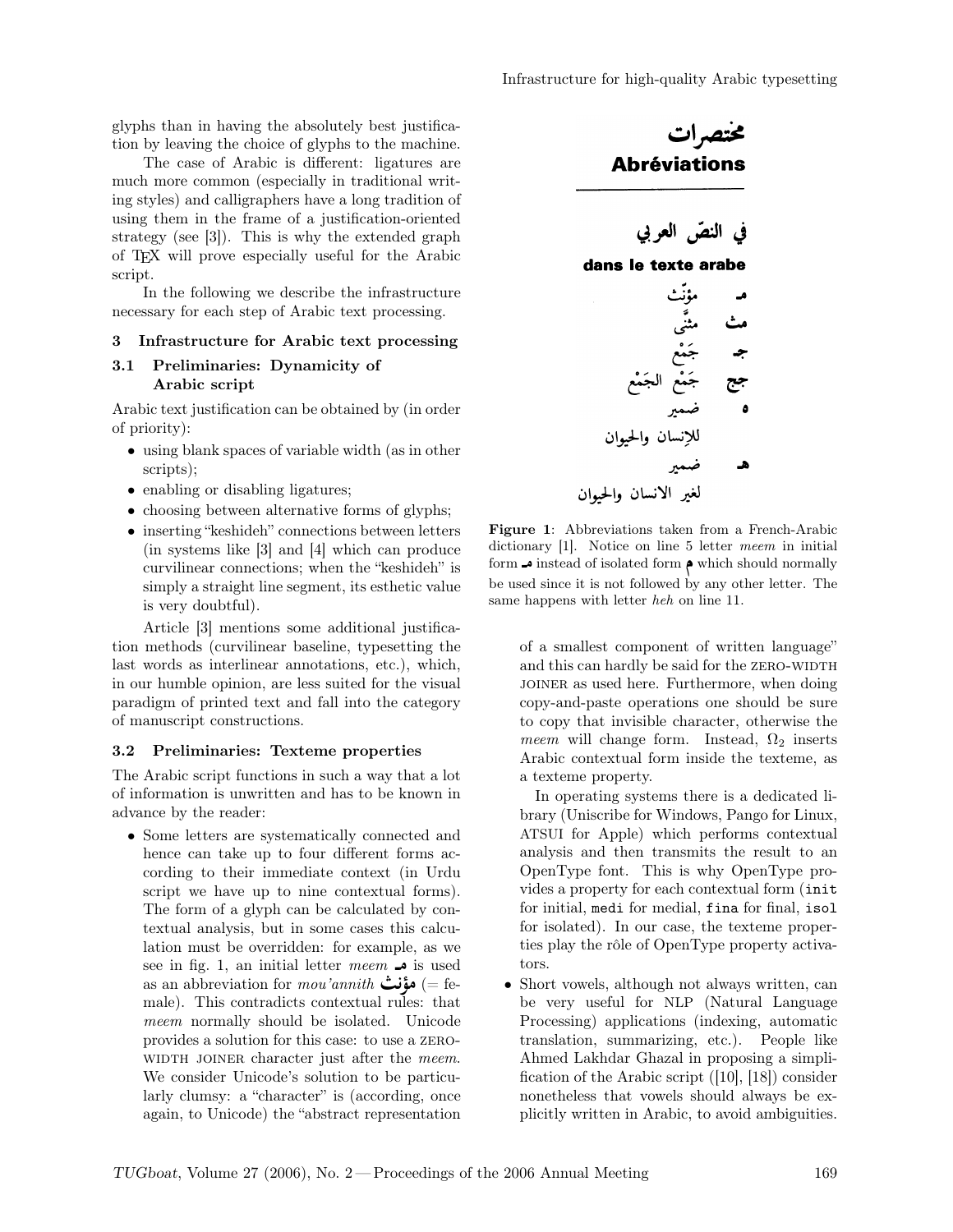Tools like Sakhr's Diacritizer [19] or other tools described in [17] can provide the missing vowels. One can imagine an  $\Omega_2$  module based on one of these technologies for adding textemes for the missing vowels (all vowels are represented by Unicode characters) with a "hidden" property activated.

Some people may consider full vowelization as archaic. It is true that the average Arabic reader does not need vowels to understand a text, except for rare cases (foreign words, etc.), in which it remains customary to use vowels. By using "visually hidden" textemes we can provide linguistically rich text without changing the visual image of the text and hence people's reading practices.

• Most words of Semitic languages are based on three-letter stems called roots. To analyze a word morphologically it is mostly sufficient to find its root and to consider the vowels which are added to the three letters and eventual prefixes and postfixes. In particular, being in possession of these data is the ideal condition for proper indexing of Arabic and the first step for pertinent automatic translation.

Removing prefixes from Arabic words is necessary even for alphabetical sorting: it would be silly to sort liradzul under letter 'l' since it means in fact "for  $(l_i-)$  a man  $\text{ } (radzul)$ " and the lemma should be radzul.

Once again the solution is provided by textemes: using an NLP tool one can attach properties such as "first/second/third letter of semitic root", "prefix", "postfix", etc., to textemes. The sorter/indexer can then use them to operate properly.

• In some cases we are not sure about some of the information described above: ancient Arabic texts have no dots on letters (so that, for example, letters beh, teh, theh, noon and (in initial and medial form) yeh are written in exactly the same way), and even fewer short vowels or other diacritics. Reading such a text requires significant human interpretation (as in all ancient languages, but even more because of this particular aspect of Arabic script).

Let us suppose that a scholar considers that a given letter of his manuscript has a 70% chance of being intended by its author as a beh, a 29.999% chance of being a teh and a chance in a million to be a theh. How can we insert this information into the text itself? Once again, we can use texteme properties. The same method can be applied for missing vowels. And one

could develop various visual strategies for representing such textemes (color, hypertext links with pop up windows, etc.).

• Let us leave the semantic area aside and delve again into purely visual issues. Arabic letters can be connected by curvilinear segments called keshideh. But the amount of keshideh authorized between two letters is specified by rules (see [5], [9] and [16]). A special texteme property can be used to store the amount of keshideh allowed (for example, a floating number between 0 and 1 or a glue field) after a given texteme.

Let us note the fact that keshideh has sometimes a semantic overload: it can be used to emphasize or to show metric properties of verses in poetry. In that case the glue field of the keshideh property will have a non-zero ideal value with shrink and stretch values.

This property is important for post-processing: not only do we need a curvilinear stroke but the glyphs surrounding the keshideh in some cases get modified so that they smoothly fit together.

Last but not least there is another aspect of keshideh: in some cases they may carry short vowels or diacritics. Indeed there is a Unicode character for keshideh: ARABIC TATWEEL. This Unicode character can be used as the base character for short vowels or diacritics (which are all combining characters). In that case we will still use curvilinear keshideh but, again, with a nonzero ideal width so that there is room enough to place the diacritic.

We have presented several cases where injecting extra information into Arabic textemes can prove useful for  $\Omega_2$  processing or for other tasks (sorting, indexing, etc.). The other advantage of textemes is that this information will remain in the textual data and will be available to any subsequent operation.

In any case during step 1 of the process we need to calculate Arabic contextual forms. This is described next.

## 3.3 Step 1: Hyphenation

It has been said over and over again that Arabic is not hyphenated. This is true when we refer to Arabic language, but false when we refer to Arabic script. Indeed, there is one language written in Arabic script, namely Uighur, which uses hyphenation just like any European language. Uighur may use the Arabic script but is not a Semitic language and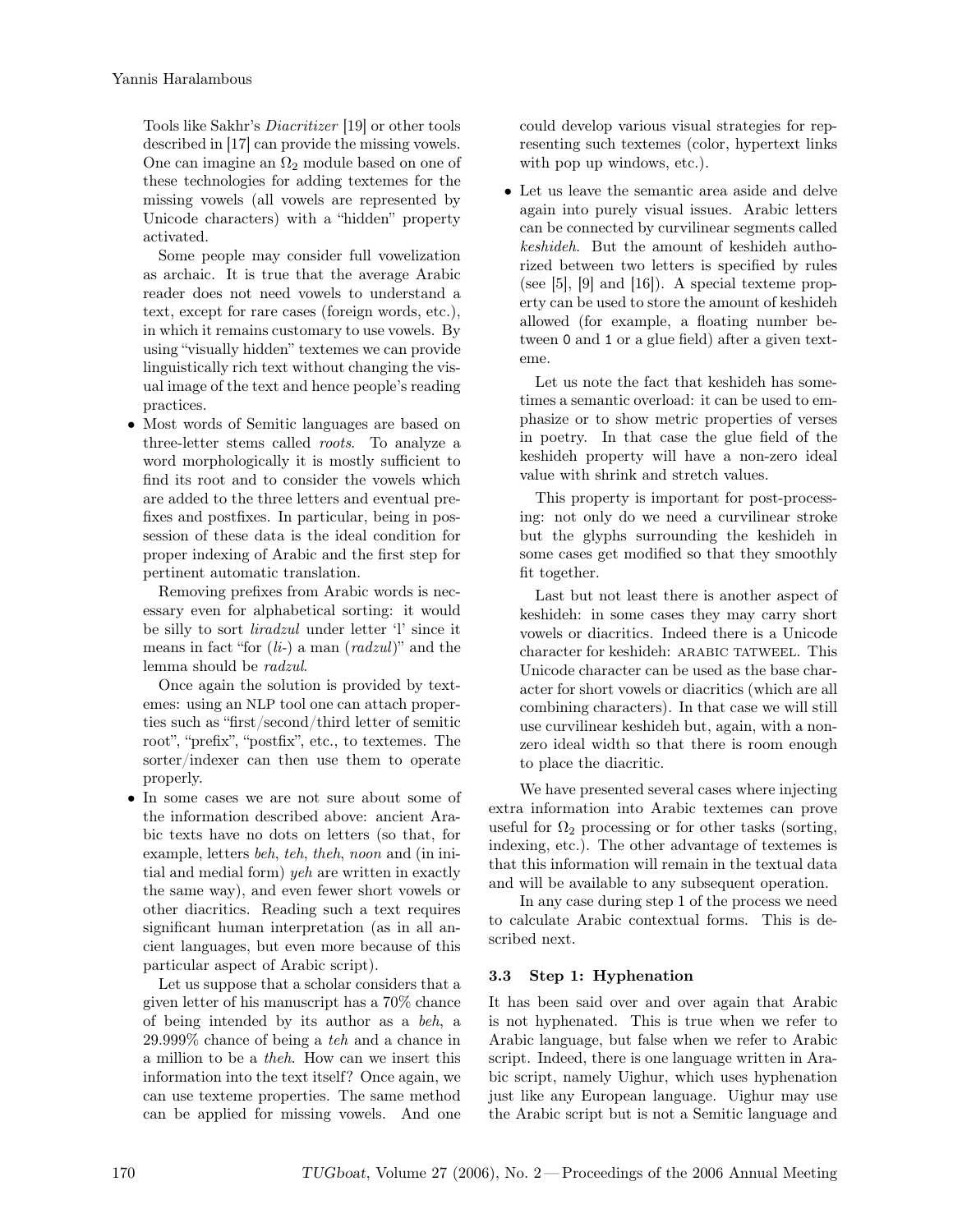سۆز بېشى

ئىنسانلار ئائىلىسىنىڭ بارلىق ئەزالىرىنىڭ ئۆزىگە خاس ئىززەتــھۆرىىتىنى شۇنىڭدەك ئۆلارنىڭ باراۋەر ۋە تەۋرەنبەس ھوقۇقىنى ئېتىراپ قىلىشنىڭ دۇنياۋى ئەركىنلىك، مەققانىيەت ۋە تىنچلىقنىڭ ئاساسى ئىكەنلىكى،

كىشىلىك ھوقۇقىغا ئېتىبارسىز قاراش ۋە ھاقارەت كەلتۈرۈش ئەۋج ئېلىپ كىشىلەرنىڭ ۋىجەانىتى بۇلغايدىغان ياۋۇز زوراۋانلىققا ئايلانغانلىقى، ھەممە ئادەم سۆز ئەركىتلىكى ۋە ئېتىقاد ئەركىتلىكىدىن بەھرىمەن بولىدىغان ھەمدە ۋەھىمە ۋە نامرات<mark>لىق</mark>ى تىن خالىي بولىدىغان دۇنيانىڭ يېتىپ كېلىشى ئاددىي خەلقنىڭ ئالىي ئارزۇسى دە<del>ن</del> ئىلان قىلىنغانلىقى،

قىنسانلارنىڭ قىلاجىسىزلىقتىن زوراۋانلىق ۋە زۇلۇم ئۆستىدە ئىسيان كۆتۈرىمىز دىي تەۋەككۈلىگە ھەرىكەت قىلىپ يۇرمەسلىكى ئۈچۈن، كىشىلىك ھوقۇقىنى قانۇن ئارقىلىق ئىدار، قىلىش يولى بىلەن قوغداش زۆرۈر بولغانلىقى،

دۆلەتلەر ئارا دوستلۇق مۇناسىۋىتىتىڭ تەرەققىياتىنى ئالغا سۈرۈش زۆرۈرلۈكى، يىرلەشكەن دۆلەتلەر تەشكىلاتىغا ئەزا دۆلەتلەر خەلقىتىلغ بىرلەشكەن دۆلەتلەر دارتىيىسىد، ئۇزلىرىنىڭ ئاساسىي كىشىلىك ھوقۇقى، ئىنسانىي ئىززەت ھۆرمىتى ۋە قەدىر\_قىبىنىتى شۇنىڭدەك ئەر.ئاياللارنىڭ باراۋەرلىك ھوقۇقى توغرىسىدىكى ئەقىد<mark>(</mark>سىد<sup>)</sup> ﻨﻰ ﻗﺎﻳﺘﺎ ﺗﻪﻛﯩﺘﻠﯩﮕﻪﻧﻠﯩﻜﻰ ﮬﻪﻣﺪﻩ ﺑﯩﺮ ﻗﻪﺩﻩﺭ ﭼﻮﯓ ﺋﻪﺭﻛﯩﻨﻠﯩﯔ ﺋﺎﺳﺎﺳﯩﺪﺍ ﺟﻪﻣﺌﯩﻴﻪﺗ يۇكسىلىشى ۋە تۇرمۇش دەرىجىسىنىڭ ياخشىلىنىشىنى ئالغا سۆرۈشكە بەل باغلىغا<mark>للىم</mark> نی ، قازا دۆلەتلەرنىڭ بىرلەشكەن دۆلەتلەر تەشكىلاتى بىلەن ھەمكارلىشىپ، كىشىلىك

موقۇقى ۋە ئاساسىي ئەركىتلىكنىڭ ئومۇميۇزلۇك ھۆرمەتلىنىشى ۋە ئەمەلگە قويۇلۇ<mark>شىد)</mark> .<br>ش ئالغا سۆرۈش يولىدا قاتلىي ئىرادىگە كەلگەنلىكى، نانت سۈرۈش يۈنندا ئاتىنى سراست ساساسىسى.<br>ئاشۇ ھوقۇق ۋە ئەركىنلىكنى ئومۇميۇزلۇك چۈشىنىشنىڭ شۇ قەتقىي ئىرادىنىڭ تولۇق ئەمەلگە ئاشۇرۇلۇشىغا مۇھىم تەسىر كۆرسىتىدىغانلىقى، كۆزدە تۇتۇلغاچقا، ھازىر يتغين،

+ - يىغىنىڭ 1948م، جل 12ماينىڭ (11مۇنىدىكى 1712{ 1 1 1 ) نومۇرلۇق قارارى بىلەن ماقۇللانغان.

Figure 2: A text in Uighur (Universal Declaration of Human Rights).

hence does not use implicit short vowels: all vowels are explicitly written and one can easily identify syllables and hyphenate words between them.<sup>2</sup>

Uighur is indeed hyphenated but if we add soft hyphen characters we risk obstruction of contextual analysis, which is the next step. It is easier to add potential breakpoints as texteme properties, as is done for other languages.

#### 3.4 Step 2: Contextual analysis

This is the step where the forms of Arabic letters are calculated based on the context. In the (rather rare) case where the user may want to manually specify a contextual form he/she just needs to set the corresponding texteme feature and to lock it, so that the contextual analysis module will not be able to change it.

Contextual analysis should be done on the module level rather than on the  $\Omega$ TP level because  $\Omega$ TPs transform only the contents of a buffer, so that any command inserted into an Arabic word will end the buffer and will obstruct contextual analysis. For example, if we want to colorize a part of an Arabic word we would normally use a \textcolor command, but this would enter in conflict with contextual analysis and the colorized letter would be typeset always in isolated form.

Performing contextual analysis on the level of nodes of the horizontal list allows us to obtain a much more reliable result.

### 3.5 Step 2': Hamza rules

One of the major contributions of ArabT<sub>EX</sub> (by Klaus Lagally) to Arabic text processing was the fact that it considers Arabic script from a grammatical point of view, while Unicode is bound, by its tenth general principle, to follow legacy encodings like ASMO, which in turn have been based on the character set of Arabic typewriters.

There is one case where the difference between ArabT<sub>E</sub>X and Unicode is flagrant: the use of hamza. This letter represents the glottal stop and can be represented in four possible ways: as an isolated letter (ARABIC LETTER HAMZA), or carried by  $alef$  (ARABIC LETTER ALEF WITH HAMZA), by yeh (arabic letter yeh with hamza), or by waw (arabic letter waw with hamza). Four Unicode characters for what is in fact a single letter.

The rules of visual representation of hamza are quite strict:

- 1. at word begin:  $hamza$  is carried by  $alef$ ;
- 2. inside a word:
	- (a) if the hamza is preceded or followed by a vowel /i/ (short or long), it is carried by yeh,
	- (b) otherwise, if it is preceded or followed by a vowel  $\left| u \right|$  (short or long), it is carried by waw,
	- (c) if it is preceded by yeh and followed by short vowel  $\langle a \rangle$ , it is carried by yeh (with some isolated exceptions where it is carried by  $alef$ ,
	- (d) if rules (a), (b), (c) do not apply and it is preceded or followed by a short vowel /a/ it is carried by alef,
	- (e) if rules  $(a)$ –(d) do not apply and it is preceded by a long vowel  $\langle a \rangle$  it is written without carrier;
- 3. at word end: if it is preceded by a short vowel  $\langle i \rangle$ ,  $\langle a \rangle$  or  $\langle u \rangle$  then it is carried by the corresponding long vowel; if it is preceded by a long vowel or a consonant, then it is written without carrier.

<sup>2</sup> It seems that one of the reasons why hyphenation is not desirable for Ivrit (although used by Israeli newspapers) is the fact that the absence of short vowels may lead to bad hyphenations, a problem which could be solved by vowelization.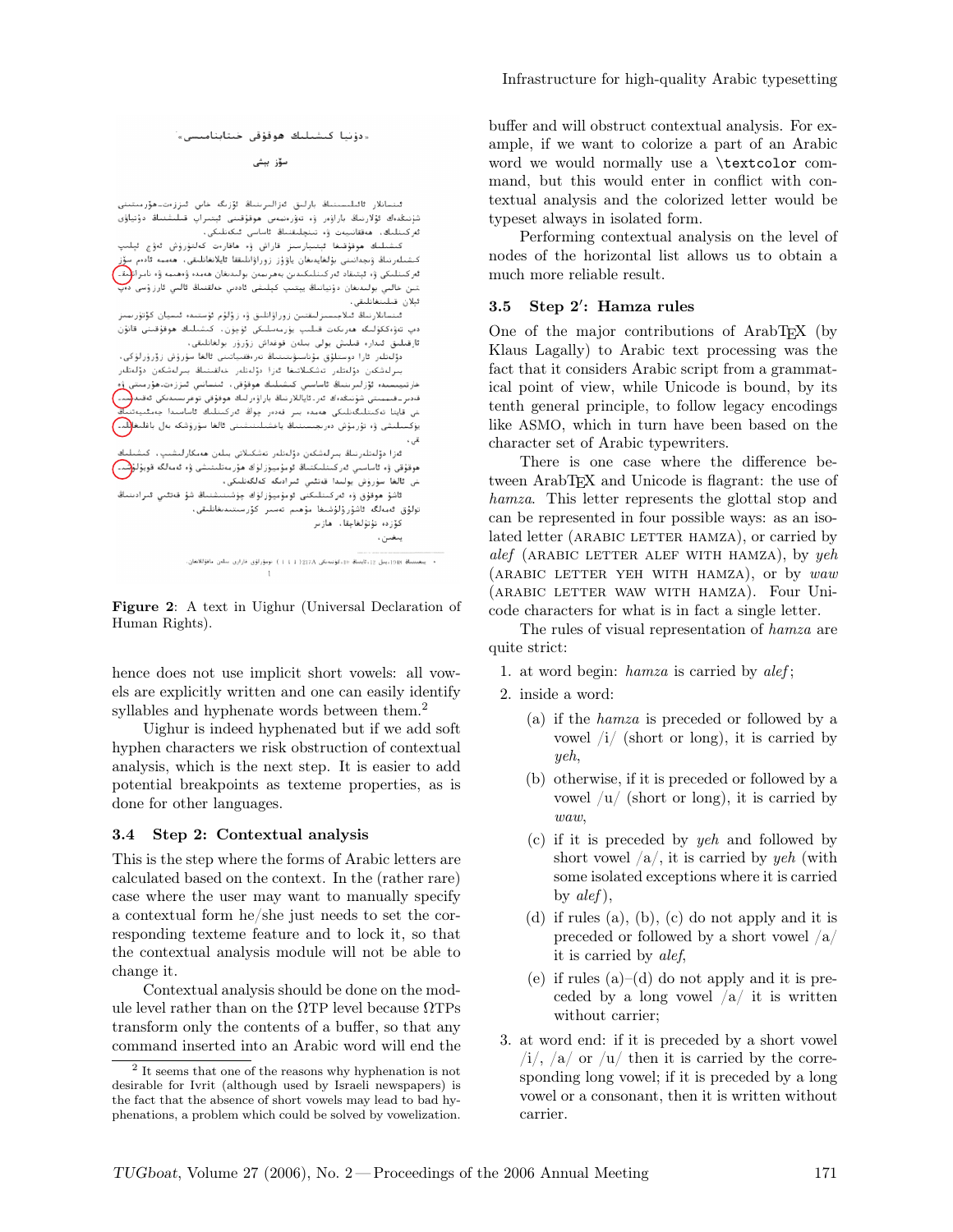ArabTEX indeed takes an abstract representation of hamza as input and calculates the visual representation according to the rules (and exceptions) above. A "hamza module" for  $\Omega_2$  could serve either to facilitate input of Arabic text (but in that case one should develop the corresponding GUI) or as a "spelling checker" for the specific grammatical issue.

## 3.6 Step 3: Bidi algorithm

The bidi algorithm is part of the Unicode specification. It deals with the visual representation of mixed RL (right-to-left) and LR (left-to-right) text. For example, if we consider capitals to be Arabic, when typesetting the sentence "My friend said "?" must the exclamation mark be placed to the right or to the left of  $\mathcal{C}^{\mathbf{S}}$  In other words: is this exclamation mark part of the Arabic sentence " " مَسْكُورًا part of the English sentence "My friend said [...]!"? In the first case ("Arabic exclamation mark") the exclamation mark is placed "after" , and "after" , and "after" ,  $\frac{1}{2}$  in Arabic means "to the left of it". In the other case it is placed to the right of  $\int_{-\infty}^{\infty}$ .

 The problem here is that the exclamation mark has no explicit directionality: it may be equally well considered as being RL or LR. The bidi algorithm gives a canonical default solution to this problem and more generally to the way of rendering a paragraph containing LR, RL as well as neutral (with respect to directionality) characters.

One may ask: "why does Unicode care about rendering issues?" The reason is that one does not always want the canonical solution. To change the order in which blocks of the paragraph are displayed, one can use special Unicode characters RLE, LRE, RLO, LRO, PDF, RLM, LRM. This may sound complicated but in the everyday life of an Arabic language keyboard user, whenever a paragraph does not look like he/she expected it, he/she only needs to insert a character or two among these to obtain the correct rendering. The bidi algorithm is applied on-the-fly by WYSIWYG systems.

What happens when such a text is processed by  $\Omega_2$ ? The latter just needs to perform the same calculations as to obtain the same results as the WYSI-WYG system. To do this, one needs to consider the paragraph as a whole. And this is only possible on the level of the horizontal list. This is why a separate bidi module must be applied, and this is step 3 of the process.

## 3.7 Step 4: OpenType and super-OpenType features

In an Arabic rendering process OpenType tables can fulfill five functions:

- 1. Supply the glyph corresponding to the pair (character, contextual form), the form being provided as an OpenType feature [GSUB table, lookup of type 1 "single substitution"];
- 2. Supply grammatical  $(lam\text{-}alif)$  and esthetic ligatures [GSUB table, lookup of type 4 "ligature"];
- 3. Supply alternative forms for glyphs [GSUB table, lookup of type 3 "variant selection"];
- 4. Kerning between single or ligatured glyphs [GPOS table, lookup of type 2 "positioning of a pair of glyphs"];
- 5. Place short vowels and other diacritics on isolated glyphs or on ligature components [GPOS table, lookups of types 4 "diacritical marks" and 5 "diacritical marks on ligatures"].

One could imagine some of these features being contextual, with or without backtrack and lookahead. One could also imagine an Arabic OpenType font using the lookup of type 3 "cursive attachment" of the GPOS table.

Clearly these lookups handle most of the complexity of Arabic script. In  $\Omega_2$ , the GSUB and GPOS tables of the font are read by corresponding modules, which will transform the horizontal list of textemes accordingly.

More precisely, on a first parse of the font we store the glyphs which start a context or match a lookup, as well as the maximum length of context (with backtrack and lookahead) for each glyph. Then, when going through the horizontal list of textemes, for each glyph of a texteme we test whether it is part of a context and then check the following glyphs up to the maximum length for that glyph.

According to OpenType rules we must stop at the first lookup which matches the longest string.

What we call "super-OpenType" is the fact that we take not only the longest string but also all substrings starting by the same glyph, and also that we process all possible lookup matches and not only the first in the list. By doing this we store all possible OpenType transformations so that they produce distinct arcs in the TEX paragraph builder graph. This behaviour is only valid when we are doing dynamic typesetting.

For example, one can imagine four glyphs  $g_1g_2g_3g_4$  forming a ligature (like the Arabic word "muhammad"). In a standard OpenType process, the application would find this ligature and stop. In super-OpenType we also store all possible "subligatures" in our texteme:  $g_1g_2g_3$ ,  $g_1g_2$ ,  $g_3g_4$ , etc. as well as single unligatured glyphs  $g_1$ ,  $g_2$ ,  $g_3$ ,  $g_4$ . Every choice of ligatures and/or single glyphs results in a different badness calculation for the given line, and hence is a different arc of our (extended) graph.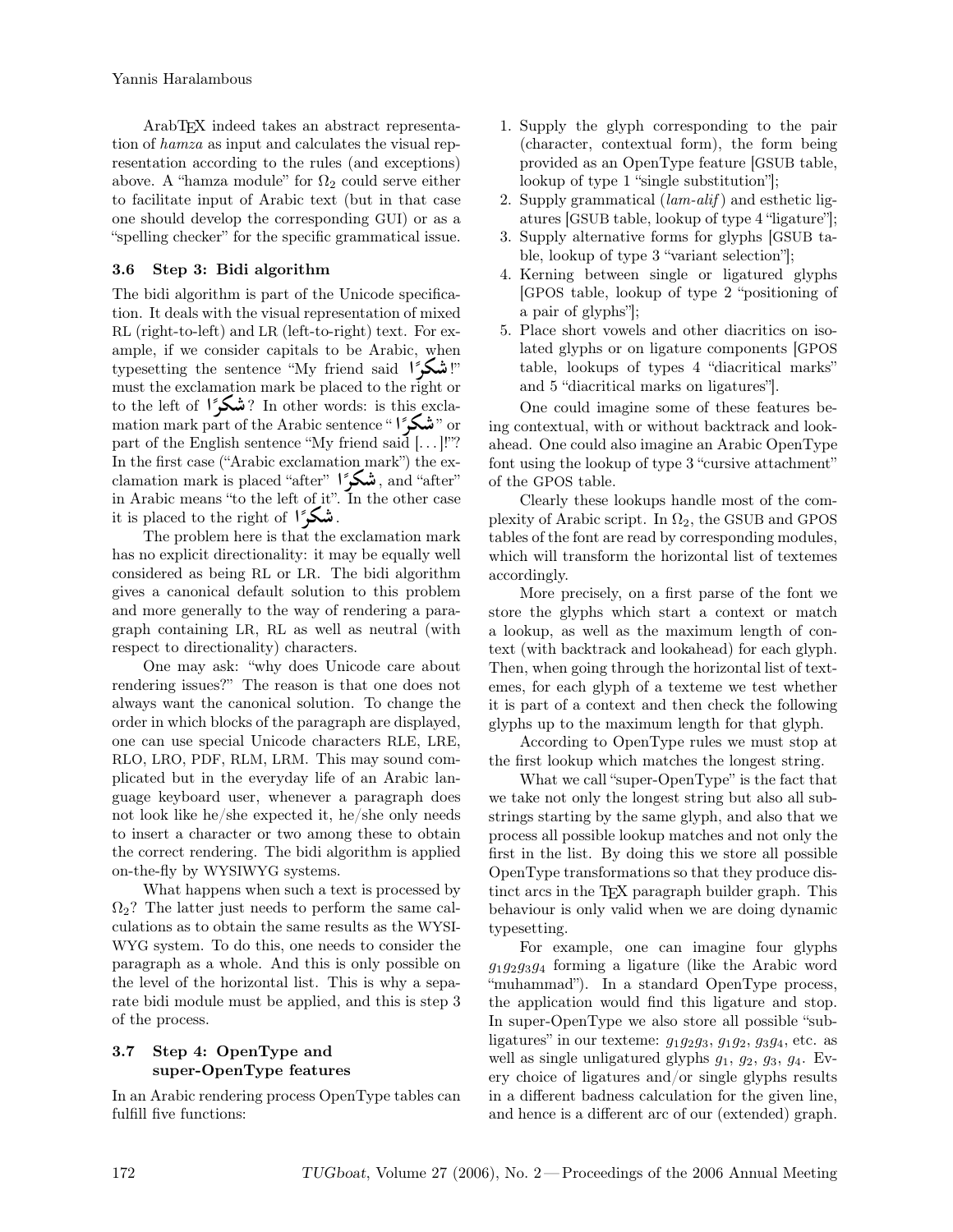The reader may wonder how we deal with hyphenation (although there is only one Arabic script language which is hyphenated: Uighur). As hyphenation is performed before OpenType transformations, we already have "alternative horizontal lists" (also called "bifurcations"): with and without line break. We can consider this a split of the horizontal list into two parts: one goes unaltered, and the other contains the hyphen and a special texteme property representing a line break. The OpenType modules go through both parts and apply the necessary transformations, eventually involving the glyph of the hyphen and special end-of-line or begin-of-line features  $([11])$ .



Figure 3: The *lam-alif* ligature as two glyphs.

Let us note *en passant* an important problem of Arabic fonts: ligatures lam-alif are always drawn as a single glyph. This is justified by the fact that the two letters are always connected, but can be quite problematic when we want to color one of the two letters. We suggest using the following approach: instead of implementing lam-alif as a single glyph obtained by a type 4 lookup, divide the ligature glyph in two parts and implement them as variants of the corresponding glyphs, obtained by type 1 lookups ("single substitutions"). In that way they can be colorized separately, but otherwise the visual result is the same.

This problem occurs only for the lam-alif ligature since in all other cases we deal with esthetic (and hence non-mandatory) ligatures and one can simply break the ligature into single and separately colorizable glyphs.

#### 3.8 Step 5: Fine-tuning

An OpenType font designer is, after all, just a human being, and cannot possibly anticipate all possible combinations of glyphs, ligatures, short vowels, diacritics. To face this problem, and knowing that automatic positioning of Arabic short vowels and diacritics has been studied extensively [2], one can adopt at least two approaches:

- 1. Develop a system which will either refine the font tables whenever a conflict appears in a word (for example two letters touching each other, or a diacritic touching a letter, or a diacritic set in such a way that it is not clear to which letter it belongs) or simply break the corresponding ligature and return to a nonligatured state (where no conflicts occur);
- 2. Develop a system checking the default (Open-Type) positioning and correcting it accordingly (by slightly moving some of the visual components). This solution is especially interesting when one does not have the rights to modify the font.

This step deals with the latter solution: correcting a *posteriori* the positioning of Arabic letters, short vowels and diacritics, obtained by OpenType transformations. This involves heavy, but well understood, calculations based on glyph outlines: obtain the glyph outlines, place them at given horizontal and vertical offsets, and check whether they touch or even come closer than a given  $\varepsilon$  to each other (with a lot of special cases depending on optical effects).

Another solution would be to take pixel images of the various glyphs emboldened (so that we also catch glyphs getting close without touching), assemble them using the corresponding horizontal and vertical offsets, and find pixels belonging to more than one glyph.

As always in such cases, a tool as the one described would need serious optimizations to run without slowing down the whole typesetting process. One could imagine a cache mechanism for storing words that present such problems so that the system does not need to do redundant calculations.

There are several ways to proceed for solving this problem. What we wish to point out is the fact that in an infrastructure as the one described here, it is possible to take control of glyphs after they have been transformed by OpenType rules.<sup>3</sup>

#### 3.9 Step 6: Extended graph and strategies

We arrive now at the paragraph builder. After having gone through the five steps described above,

<sup>&</sup>lt;sup>3</sup> At this level we recommend operating only on the glyph level. Indeed it would be unwise to change character values of textemes, but, at the very end, this is up to the user to decide: he/she has full control over the textemes before they are transmitted to the paragraph builder.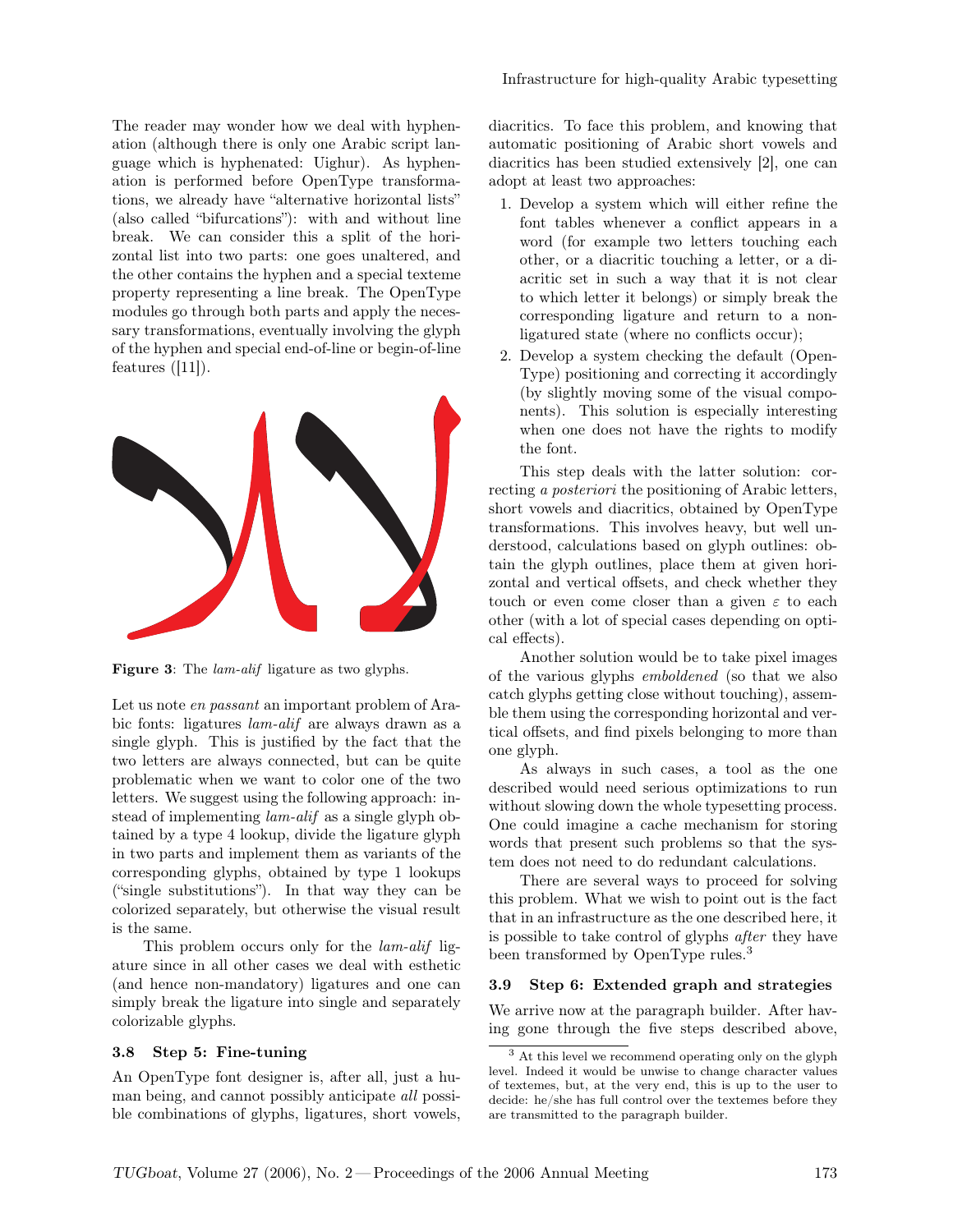we have a horizontal list with, occasionally, variant glyphs, some of which are logically connected (for example, when we have a line break). This means that we have several ways of wandering across the horizontal list, according to our choices of variant glyphs and/or line breaks. As in standard  $T_{F}X$  we start defining active nodes and calculate the badness of (potential) lines brought to the same width. But in the extended graph we have many graph arcs sharing the same departure and arrival nodes: as many as there are combinations of variant glyphs and activated/de-activated ligatures.

The extended graph is larger than the ordinary TEX graph, but the process of calculating the shortest path is the same. Nevertheless we may have to include logical expressions based on flags corresponding to arcs so that a given path through the graph may accumulate an extra penalty because of interline phenomena (lines touching each other, rivers, etc.).

As already mentioned in the introduction, when a font provides a large number of glyph variants, the badness calculation will suffer from combinatorial explosion. To avoid this we need to implement a strategy before entering into the extended graph. The goal of the strategy is to significantly decrease the number of arcs between two given nodes, and nevertheless obtain the smallest possible badness.

This is possible since the badness of a line depends only on widths of glyphs and not on the glyphs themselves. Which means that if we consider classes of glyphs of the same width we obtain the same result and hence need to perform our calculations only on the class level. Once the optimal classes have been found, one can simply choose glyphs randomly in the same class.

But even when using classes of glyphs one can obtain the same badness by ordering them differently. For example, a word can be typeset by using a "wide" class followed by a "narrow" one, or the other way around: the global width will be the same, and so will be the badness. The next step of the strategy would be to choose patterns of classes or at least eliminate arcs based on the same glyph classes but in different orders.

Let us not forget that besides the combinatorics of "rigid" widths provided by variant glyphs, we also have glue, obtained by blank spaces as well as by keshideh. The precision of classes of glyph widths must be set in inverse relation to the amount of glue we can use. The more keshideh and interword glue we will use the less precision we need since differences in width between the glyph class and the glyph actually used will be absorbed by glue.

## 3.10 Step 7: Post-processing

Multiple master tables have been defined for Open-Type and then dismissed, as the Multiple Master format is now officially obsolete. AAT variation tables have been used only in a single experimental font (Skia). Graphite does provide continuous variation of glyphs. In one word: there is nowadays no glyph variation in font formats.

How do we deal then with keshideh and other glyph variations which have to be continuous?

A possible solution would be to use a postprocessor: a dvips module which will convert glue (flagged as "keshideh glue") into beautiful curvilinear strokes and replace the glyphs surrounding the keshideh by appropriate variants.

One could imagine a continuous stroke generator for generating keshideh but also a large set of predesigned keshideh and surrounding glyphs. The latter solution has the advantage of using hints, that can be useful at low resolutions, and should accelerate processing.

#### 3.11 Final result

At the end we obtain textemes containing all the information accumulated through these seven steps, as well as the initial information: Unicode characters, contextual forms, semitic roots, full vowelization, etc.

#### References

- [1] Mounged de poche. Dar el-Machreq, 1991.
- [2] Gábor Bella. An automatic mark positioning system for Arabic and Hebrew scripts. Master's thesis, ENST Bretagne, October 2003.
- [3] Mohamed Jamal Eddine Benatia, Mohamed Elyaakoubi, and Azzeddine Lazrek. Arabic text justification. TUGboat, 27(2):137-146, 2006.
- [4] Daniel M. Berry. Stretching letter and slantedbaseline formatting for Arabic, Hebrew and Persian with ditroff/ffortid and dynamic Post-Script fonts. Software Practice and Experience, 29(15):1417–1457, 1999.
- [5] Carl Faulmann. Das Buch der Schrift enthaltend die Schriftzeichen und Alphabete aller Zeiten und aller Völker des Erdkreises. Druck und Verlag der kaiserlich-königlichen Hof- und Staatsdruckerei, Wien, 1880.
- [6] Yannis Haralambous. Arabic, Persian and Ottoman TFX for Mac and PC. TUGboat, 11(4):520–524, 1990.
- [7] Yannis Haralambous. Towards the revival of traditional Arabic typography. In Proceedings of the 7th European TEX Conference, Prague, pages 293–305, 1992.